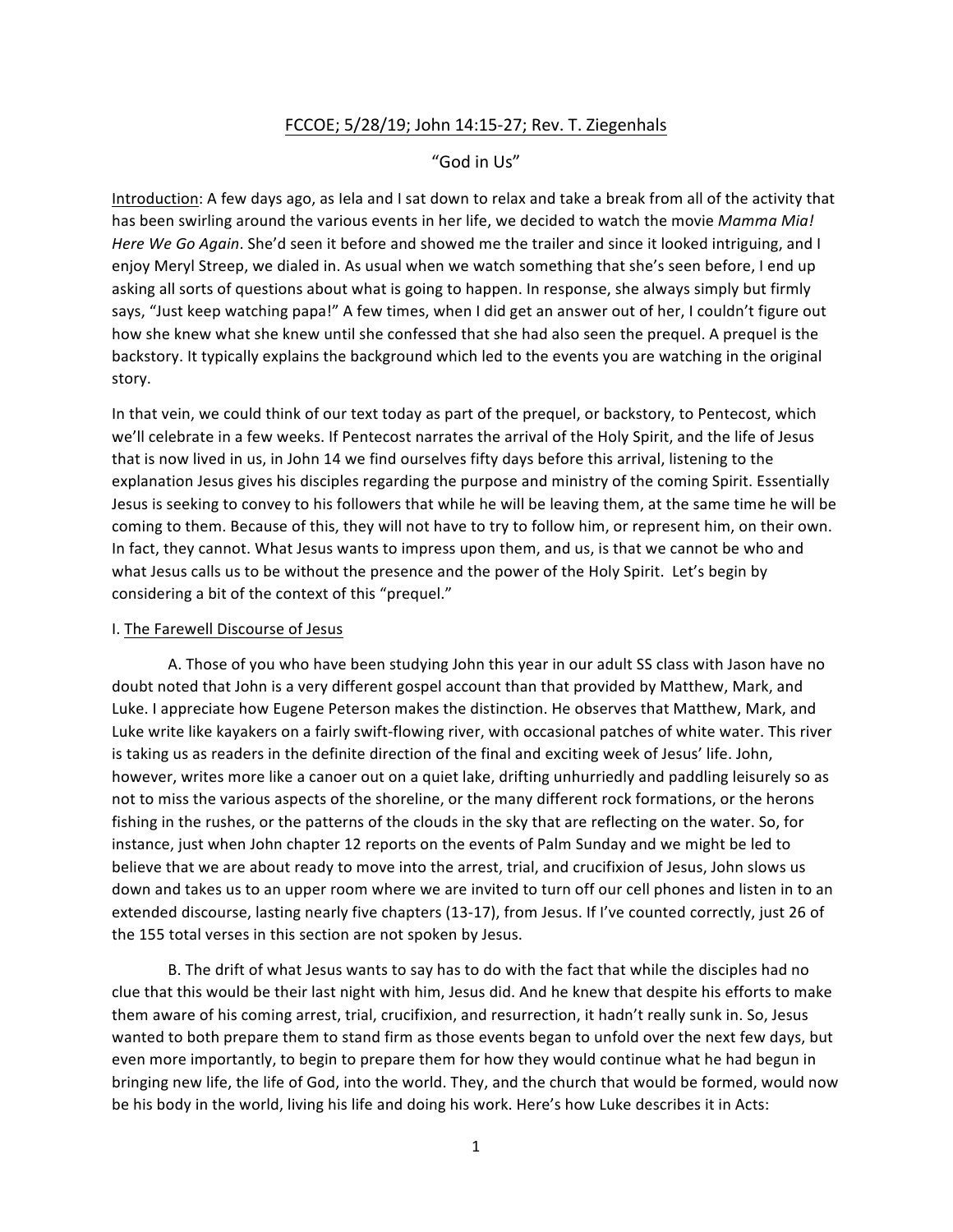"In my former book, Theophilus, I wrote about all that Jesus *began* to do and teach until the day he was taken up into heaven . . ." (Acts 1:1f). His ascension, which we will look at next week, meant not absence but a continued active, living presence, albeit in a different mode.

## II. Living the Jesus Life

A. What this living presence, this Jesus life, is to look like is given shape by Jesus as we notice the "bookends" of his discourse. In chapter 13, it begins with Jesus, after dinner, getting up from the table, taking off his shirt, wrapping a towel around his waist and, like a common servant, getting down on his knees to wash his disciples' feet. It was an incredible, shocking even, act of love and service. "I have set you an example," he tells them afterward. "Do to others as you have seen me do for you" (13: 15). What they were to primarily be about was loving others in a servant-like, sacrificial way. Then, at the end of the discourse, we see Jesus "looking toward heaven" (17:1), praying for his disciples and for all who would later come to put their trust in him, that they would truly be those who both experience and share his love with the world. Service, and prayer; on our knees and looking toward heaven. . . As Peterson observes, these are the boundaries Jesus has set for living his life and doing his work.

B. What this Jesus life requires is our obedience to his teaching. Three times positively, and once negatively, in our brief excerpt from his discourse, we hear Jesus calling his listeners to keep his commands and obey his teaching. It's what our response of love for him is to be (vv. 15, 21, 23, 24). This eliminates from our consideration the possibility of being, as Dallas Willard puts it, "vampire Christians." That is people who just look to Jesus for a little of his blood so that they can get their sins forgiven and go to heaven when they die. Now, getting our sins forgiven is a good and necessary thing, and yes, being with God for an eternity is a worthy goal! But, as the saying goes, while Christians aren't perfect, just forgiven, there's a lot of room for growth between forgiveness and perfection!

The point is that there's nothing in what Jesus taught that suggests we can decide to enjoy forgiveness at Jesus' expense and have nothing more to do with him. This he makes clear through in his primary call: "Follow me." As we parse that out, we learn that he's saying something like, "Become my disciple, my apprentice. Learn from me how to live a life of faith, hope, and love in every corner of your existence, on earth as it is in heaven. Love your neighbor, bless those who curse you, and encourage others to follow me as you go along." Jesus calls us not just to receive the forgiveness of our sin, but into a new kind of life, one rescued by God's love and one that reveals that love to others. To live this out, obedience is not an option.

C. Now, if obedience is not an option when it comes to living out the life of Jesus in our life, neither is self-effort, or simply trying hard. How, then does this Jesus life come about? The image Jesus uses in the next chapter about a branch being unable to bear fruit unless it remains in the vine, is helpful: "I am the vine; you are the branches. If you remain in me and I in you, you will bear much fruit; apart from me you can do nothing" (15:1-6). Jesus' promise not to leave his followers "as orphans," but to come to them anticipates this point. And the way he will come to them and remain in them, he explains, is through the Holy Spirit, who will help them and be with them and be in them. Recall from the first chapter of John's gospel that in Jesus, God was said to have tabernacled, or made his dwelling among us, or "moved into our neighborhood" as *The Message* has it. But now, with the arrival of the Spirit, God is not only going to be with us, he's going to be in us! Add to that this comment by Jesus: "On that day you will realize that I am in my Father, and you are in me, and I am in you" (14:20), and we find ourselves in the deep end of the trinity pool!.